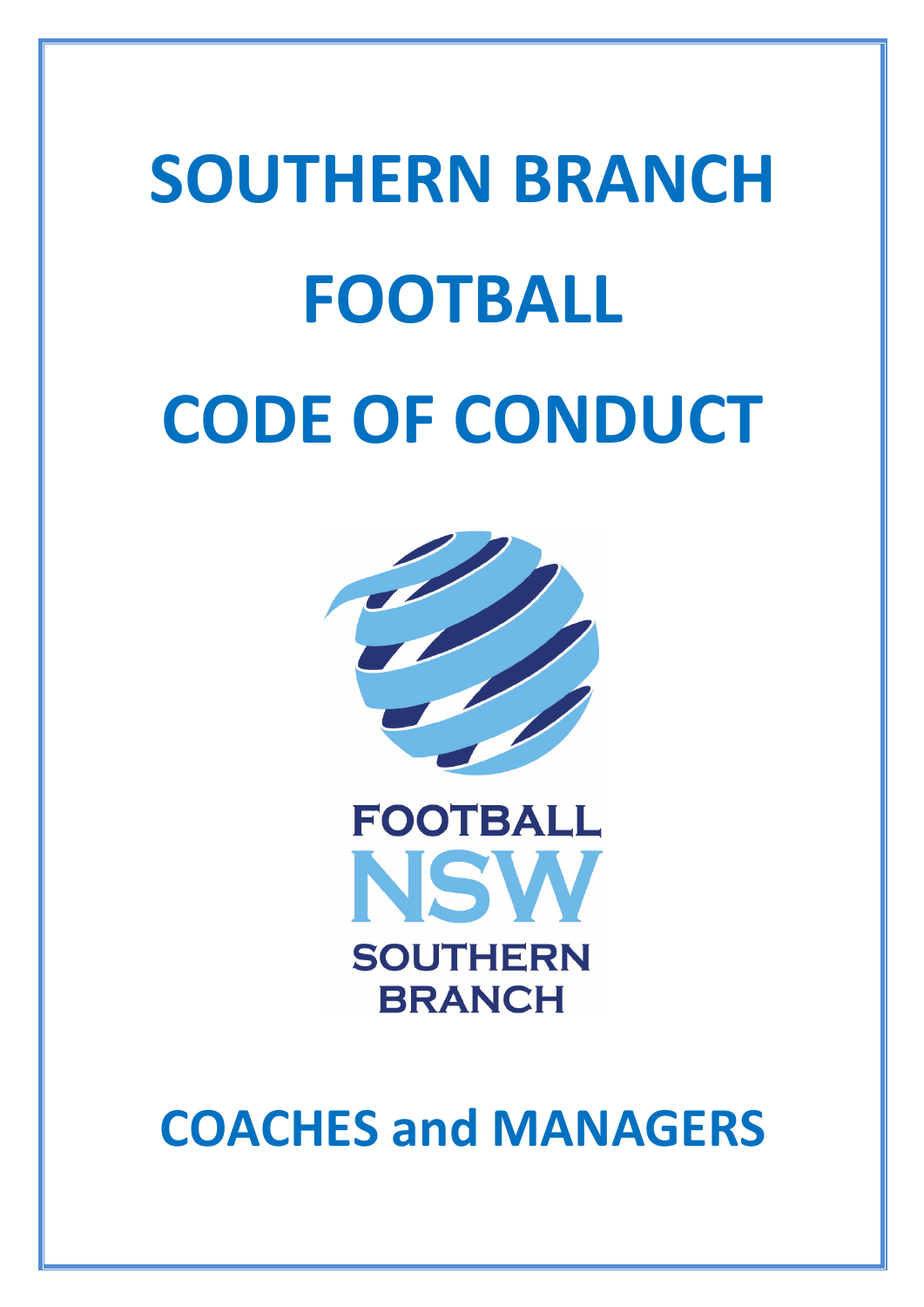## **CODE of CONDUCT: COACHES & MANAGERS**

As a coach you will be in a position of great responsibility in the development of the players you work with, both in terms of personal and football development. You will inevitably be a role model, especially for the younger age groups, therefore it is imperative that you take your responsibilities seriously and conduct yourself accordingly at all times. The attitude and behaviours you exhibit will set the tone for the players and parents you work with.

You will be responsible for the sporting and football development of the players, and largely responsible for their continued enjoyment of the game. It is important their enjoyment of the game is paramount at all times.

- 1. Do not put undue pressure on the players. Remember that the players play football for their own enjoyment - not to fulfil any personal ambitions you may have.
- 2. Always respect your players never harass, abuse, or otherwise humiliate them.
- 3. Exhibit good sportsmanship at all times, never condone violations of the laws of the game or exhibit behaviour contrary to the spirit of the laws of the game.
- 4. Always have the correct equipment available, and ensure it is in a safe and clean condition.
- 5. Always have a first-aid kit and water available even at training.
- 6. Make yourself available to attend suitable training courses as required to maintain coaching, development and safety standards.
- 7. Encourage and guide players to accept responsibility for their own behaviour and performance.
- 8. Do not attempt to control or direct the game from the sideline. The players should be encouraged to think for themselves.
- 9. Always arrive before the designated time of arrival of the players at both match and training events, or make suitable alternative provision.
- 10. Show no favouritism.
- 11. Always be honest with players, parents, guardians and officials.
- 12. No offensive, abusive or insulting remarks shall be made toward any player, official or parent.
- 13. Understand and abide by the laws, rules and spirit of the game in any competition in which you participate.